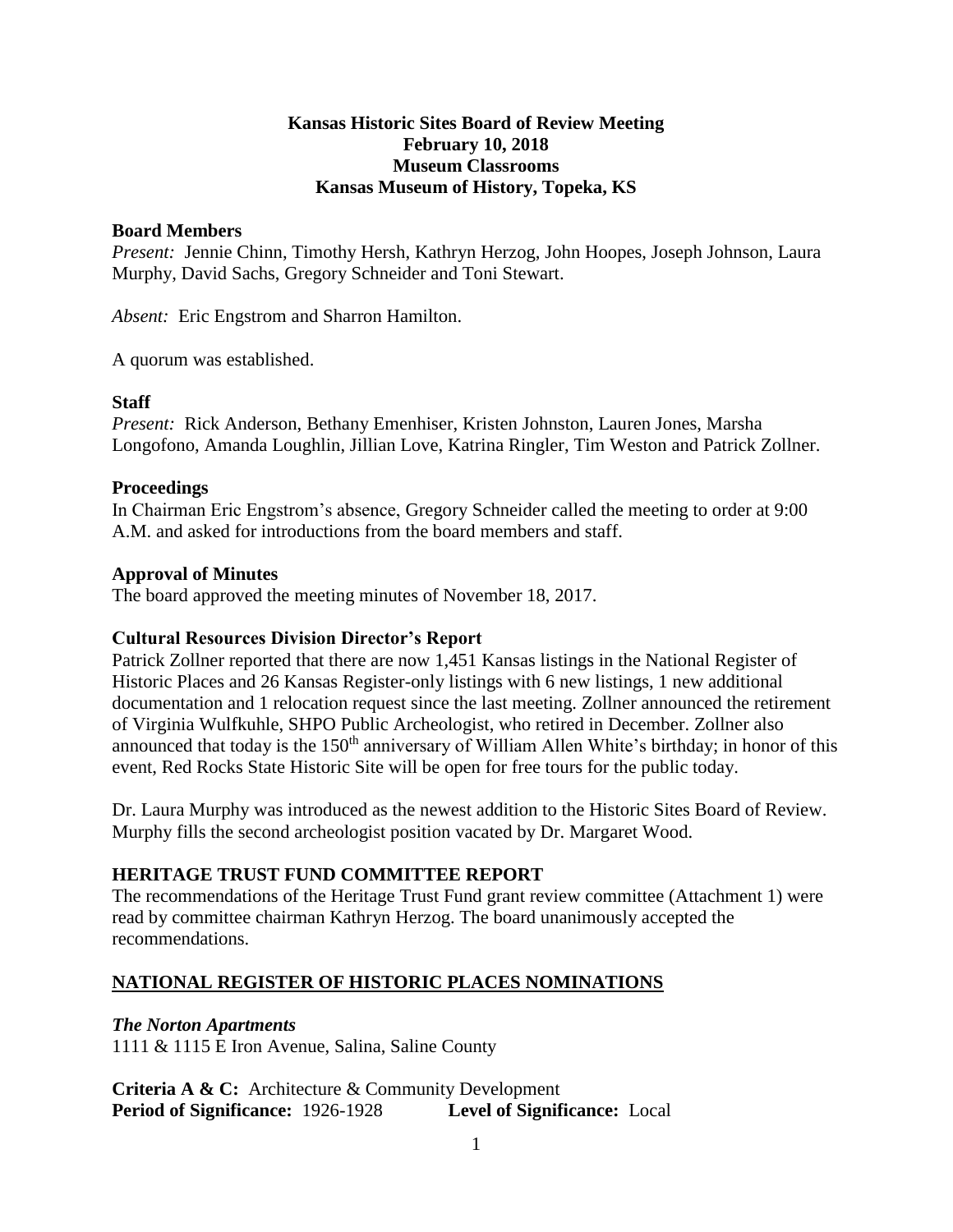#### **Resource Count:** 2 contributing buildings

**Summary:** The Norton Apartment Buildings are adjacent brick apartment buildings designed and built in 1926-1928 by Frank C. Norton and Willis B. Crowther. The buildings are locally significant as representatives of Salina's growth and expansion in the 1920s. Low-Rise Walk-Up Apartment Buildings, including the Norton Apartments, addressed the city's expanding population and housing shortage following World War I. This new building type provided efficient use of land in locations already served by public infrastructure and provided multiple dwelling units in a common setting with similar amenities to compete with single family homes that were in short supply in Salina as well as other communities across the nation.

**SHPO Note:** This is a federal tax credit project.

*Presented by:* Brenda Spencer

*Discussion:* David Sachs asked if the glass block around the front doors were original, to which Spencer replied no. Greg Schneider asked about the planned use for the building, to which Spencer responded apartment units.

Motion to approve: Joseph Johnson Second: Toni Stewart 8 votes yes, 1 abstention $1$ 

*Madonna of the Trail* 11 E Main Street, Council Grove, Morris County

**Criteria A & C:** Social History & Art **Period of Significance:** 1927-1928 **Level of Significance:** National **Resource Count:** 1 contributing site, 1contributing object **MPS:** Historic Resources of the Santa Fe Trail

**Summary:** One of 12 Madonna monuments erected across the United States along the National Old Trails Road by the National Society of the Daughters of the American Revolution (DAR), the Council Grove Madonna of the Trail Monument plays tribute to the pioneer women who helped settle the West. The Council Grove Madonna is one of only three (of the 12) that are specific to the Santa Fe Trail. The monument reflects the early twentieth century movement to commemorate historic roads and trails, a movement initiated by the DAR.

**SHPO Note:** The DAR claims ownership of the monument itself; the city is the owner of the park. Both entities support the nomination.

*Presented by:* Brenda Spencer

 $\overline{a}$ 

*Discussion:* Joseph Johnson asked for clarification regarding the location of other Madonna monuments on the Santa Fe Trail. Kristen Johnston, KSHS staff, replied that there is one statue

 $1$  Chinn typically abstains from voting except when a tiebreak is needed.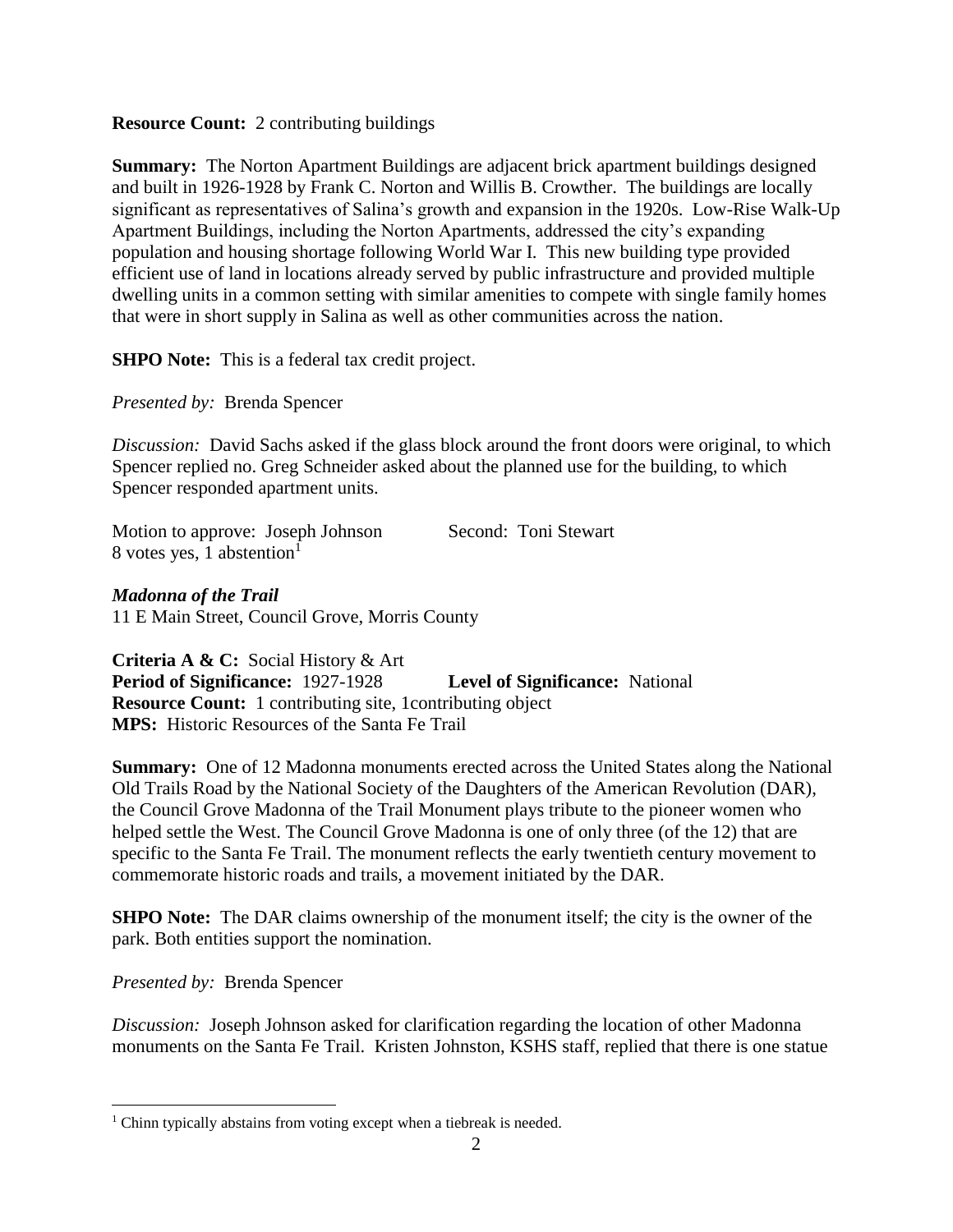in Arizona and another in New Mexico. Patrick Zollner, KSHS staff, remarked that the state of Kansas only has 1 statue. Motion to approve: Kathryn Herzog Second: John Hoopes 8 votes yes, 1 abstention

*Harmon Park Swale* -- 7700 Mission Road, Prairie Village, Johnson County

**Staff Comments:** This nomination was initially included in the February agenda at the request of one of the Prairie Village city council members. The mayor, council and city administrator tentatively support the nomination. The city administrator requested that this nomination be tabled until the May HSBR, in order to give Amanda a chance to present it to the Prairie Village Parks Department for their approval.

*Neodesha City Hall* 102 S 4th Street, Neodesha, Wilson County

**Criterion A:** Government & Commerce **Period of Significance:** 1872-1966 **Level of Significance:** Local **Resource Count:** 1 contributing building

**Summary:** The Neodesha City Hall building, constructed in 1872, is locally significant for its association with the growth and development of the town of Neodesha, Kansas and its city government. The City Hall is the oldest known government or commercial building in Wilson County. It served as a hub for municipal operations, including offices, meeting rooms, a utility payment counter and the Chamber of Commerce, from the year of its construction until 1992, when City Hall moved to 1407 N  $8<sup>th</sup>$  Street. In 1966 the second story was vacated by the Neodesha Library, ending the continued use of this building for civic functions.

*Presented by:* Susan Ford

Motion to approve: David Sachs Second: Kathryn Herzog 8 votes yes, 1 abstention

*Pawnee Tipi Rings & Golden Beach Resort* Hays vicinity, Ellis County

**Criteria A, C & d:** Archeology, Ethnic Heritage, Exploration/Settlement, Entertainment/ Recreation **Period of Significance:** 1844-1948 **Level of Significance:** National **Resource Count:** 1 contributing building, 2 contributing sites, 2 contributing structures, 1 noncontributing building

**Summary:** The roughly 23 acres that contain the nominated district includes a concentration of historic material that represents the shift in occupation and ownership of land in Central Kansas beginning in the mid-1800s into the mid-20<sup>th</sup> century. In 1844 John Fremont's second expedition encountered a Pawnee hunting camp that consisted of several tipis on a high point overlooking the Smoky Hill River, which may have been this location. By 1867, Euro-American settlers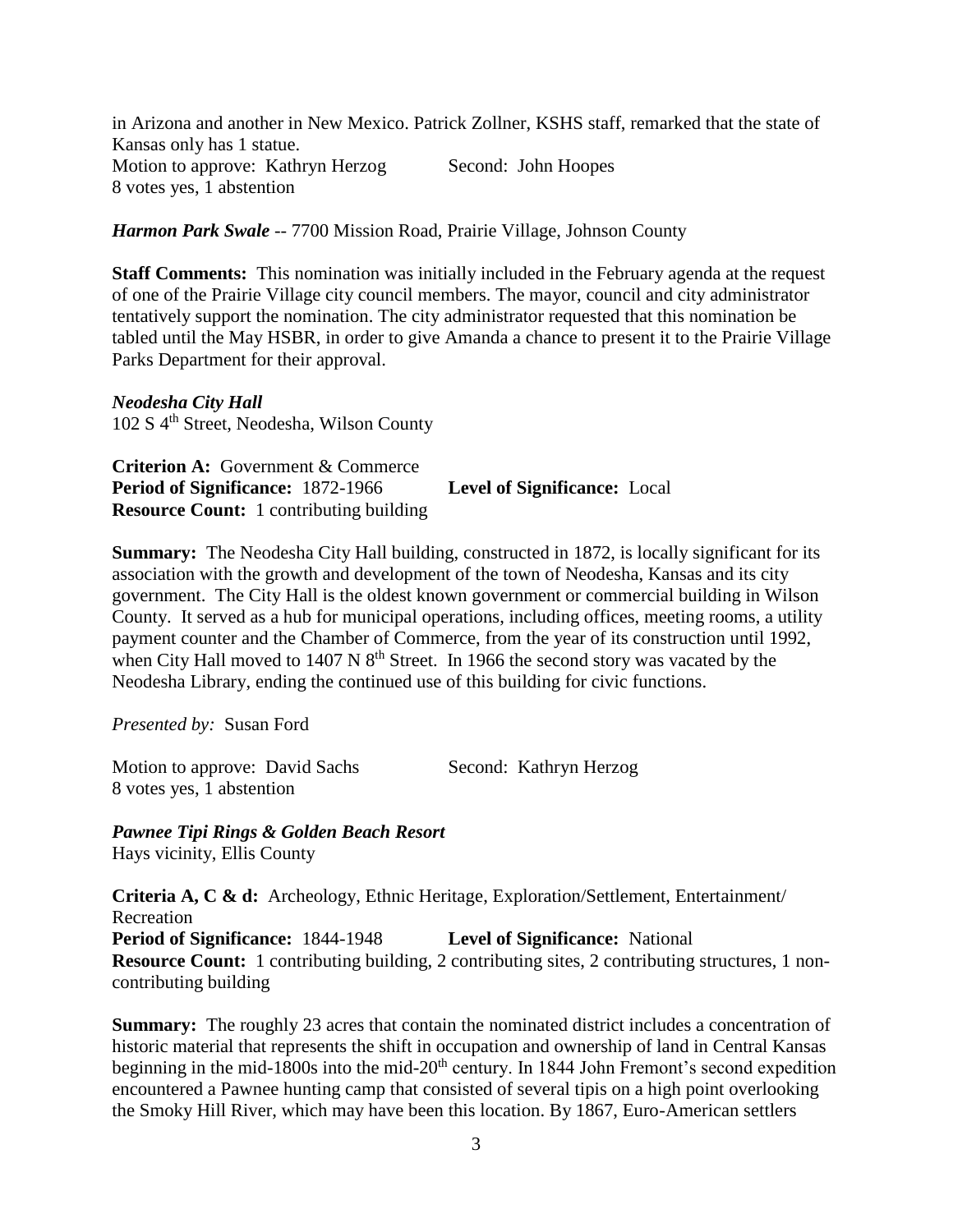claimed the property, choosing to permanently live in the region and participate in ranching and crop-growing. The earliest Euro-American resources at this site include ancillary structures to an 1870s farmstead; the current house, built in 1948, replaced the earliest farmhouse. During the 1920s and 1930s, the property was partially utilized as a private outdoor recreation spot for locals known as the Golden Springs Beach. The district is significant for its tangible reflection of this ownership and use transition and is especially significant a one of the best-preserved tipi sites in the state.

**SHPO Note:** This nomination was prepared primarily by Tim Weston with information provided by Jack Hofman and Chris Hord. The owner requests the location information be withheld, but you have been provided with a non-redacted version.

*Presented by:* Tim Weston

*Discussion:* Many questions from the HSBR members prompted speculation by researchers Jack Hoffman (University of Kansas) and Chris Hord (Kansas Anthropological Association).

*Public Discussion:* Kurt Kraus spoke in support of the nomination.

| Motion to approve <sup>2</sup> : John Hoopes | Second: Laura Murphy |
|----------------------------------------------|----------------------|
| 8 votes yes, 1 abstention                    |                      |

*2 SHPO Note: The motion to approve was based on Criteria A & D.*

The board took a 10-minute break at 10:43 A.M. The meeting resumed at 10:54 A.M.

# **REGISTER OF HISTORIC KANSAS PLACES – NOMINATIONS**

*Powell Building* 1749 KS-9 Highway, Goff, Nemaha County

**Criteria A:** Commerce; Entertainment/Recreation; Social History **Period of Significance:** 1894-1968 **Level of Significance:** Local **Resource Count:** 1 contributing building

**Summary:** During its first 20 years the Powell Building was home to three mercantile/general stores but by 1916 it housed the city's first opera house and theater. By 1919 the theater, called the "Electric Theater," offered entertainment to the citizens as well as acting as a center for community events such as the Armistice Day celebration at the end of WWI. The building served the town's civic organizations including the Odd Fellows Lodge, the American Legion Post and the Lions Club and also functioned as the city's community hall for 20 years (1940- 1960). While multi-purpose us of buildings is not uncommon in small towns, the Powell Building is significant in its broad utility for the town, likely touching the lives of every citizen for several generations and as one of the only relatively intact historic commercial buildings remaining in the town of Goff.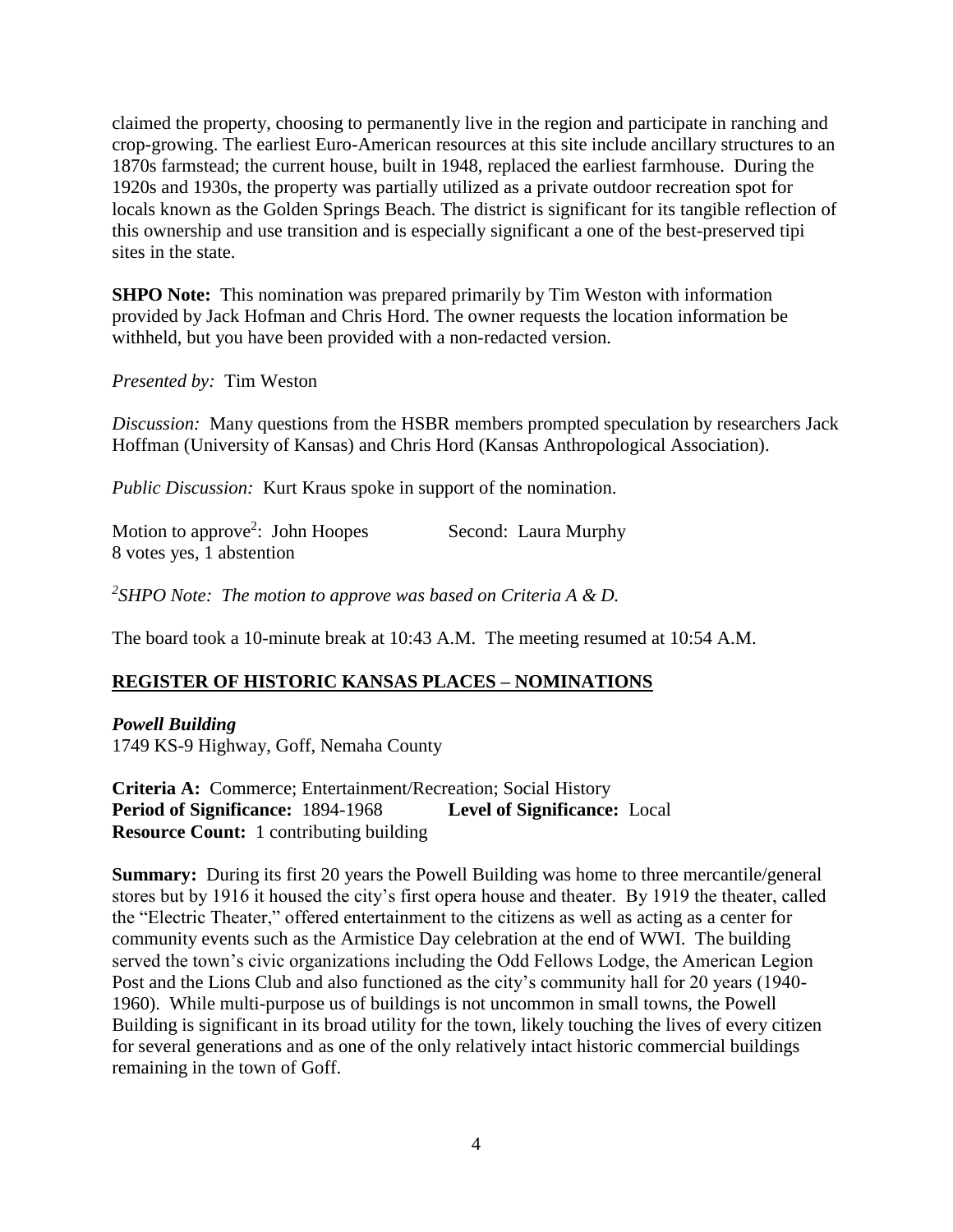**SHPO Note:** The building is ineligible for the National Register due to the covered storefront (loss of integrity). National Register eligibility may be reassessed if the façade was restored.

*Presented by:* Brenda Spencer

*Discussion:* John Hoopes asked about the bell property, to which Spencer replied it is a separate property. David Sachs remarked that this building is "spectacularly unremarkable." Sachs opined that the building has lost its context, which makes it not eligible for listing. Spencer replied that a state register nomination is appropriate; she remarked that the building is important to the community despite its loss of integrity.

Motion to approve: David Sachs Second: Joseph Johnson 8 votes yes, 1 abstention

*Fox Theatre* 612-614 Commercial Street, Atchison, Atchison County

**Criteria A:** Entertainment/Recreation **Period of Significance:** 1949-1970 **Level of Significance:** Local **Resource Count:** 1 contributing building **MPS:** Historic Theaters & Opera Houses

**Summary:** The site of the 1949 Fox Theatre illustrates a long association with the motion picture business in Atchison; prior to the Fox, the parcel was the location of the Royal Theatre, subsequently known as the Fox Royal Theatre, from circa 1911 to 1947. From 1949 to 2011, the nominated Fox Theatre operated as downtown Atchison's neighborhood movie theater, serving a significant entertainment and recreation function in the city. Built in 1949, major interior alterations occurred in 1970 when the primary theater space was altered to create a separate theater in the balcony.

**SHPO Note:** The building is ineligible due to the significant interior alterations.

*Presented by:* Rachel Nugent

*Discussion:* Kathryn Herzog asked if the original signage was destroyed, to which Nugent replied they might still have it. David Sachs remarked that the value of this nomination is to see the way in which a historic building can be abused. Gregory Schneider remarked that the owners made two mistakes: creating a pedestrian mall and splitting up the theater. Joseph Johnson asked for clarification regarding the ineligibility of this property, to which Amanda Loughlin replied it is ineligible for National Register listing.

| Motion to approve: Kathryn Herzog | Second: Gregory Schneider |
|-----------------------------------|---------------------------|
| 8 votes yes, 1 abstention         |                           |

# **BOUNDARY DECREASE – NATIONAL REGISTER OF HISTORIC PLACES**

*North Topeka Avenue & 10th Street Historic District*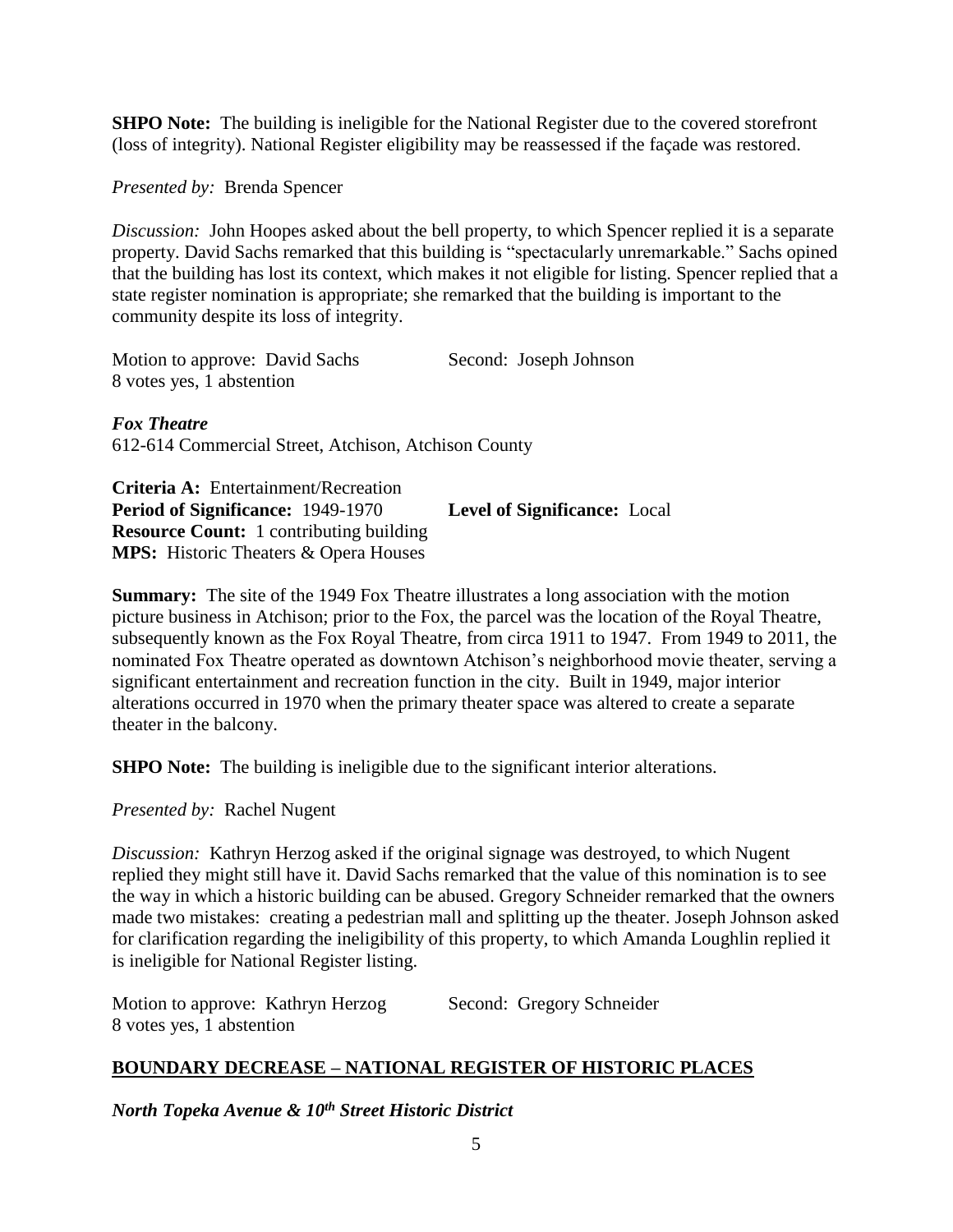1065, 1103, 1109 & 1113 N Topeka Avenue, Wichita, Sedgwick County

**Listed:** February 14, 1983 **Resource Count when listed:** 5 contributing houses; 1 contributing outbuilding; 2 noncontributing outbuildings **Current Resource Count:** 4 contributing houses; 1 contributing outbuilding

**Summary:** The North Topeka Avenue & 10<sup>th</sup> Street Historic District was listed in the National Register of Historic Places on February 14, 1983. When listed, the district contained seven contributing buildings and two non-contributing buildings. Since listing, one house and three support structures have been demolished. The house at 1108 N Topeka Avenue was the only resource in the district located on the east side of North Topeka Avenue. The parcel is now a parking lot. This boundary decrease shrinks the historic district's area to include only those resources on the west side of Topeka Avenue.

**SHPO Note:** The district's north, west and south boundary lines remain the same from 1983; the entire east boundary is now the east property line of each of the remaining four parcels. SHPO is submitting this documentation as a way to keep records up-do-date.

*Presented by:* Amanda Loughlin

*Discussion:* Patrick Zollner, KSHS Staff, remarked that because the boundary has changed, it was necessary to bring this to the attention of the board.

Motion to approve: Joseph Johnson Second: Timothy Hersh 8 votes yes, 1 abstention

# **REMOVAL REQUEST – NATIONAL REGISTER OF HISTORIC PLACES**

*Barton County Bridge #650*

NE 60<sup>th</sup> Avenue, Beaver vicinity, Barton County

**Listed:** July 2, 2008 **Demolished:** circa 2016

**Summary:** Bridge #650 was listed for its local significance in the areas of architecture, social history and government under the New Deal-era Resources of Kansas. Built by the Works Projects Administration between 1938 & 1940, Bridge #650 was one of three similar limestone and concrete bridges constructed in Barton County by the WPA. In circa 2016, the county removed and replaced Bridge #650.

**SHPO Note:** The bridge was removed after a state law review (KSR&C #14-08-165).

*Presented by:* Amanda Loughlin

| Motion to approve: David Sachs | Second: John Hoopes |
|--------------------------------|---------------------|
| 8 votes yes, 1 abstention      |                     |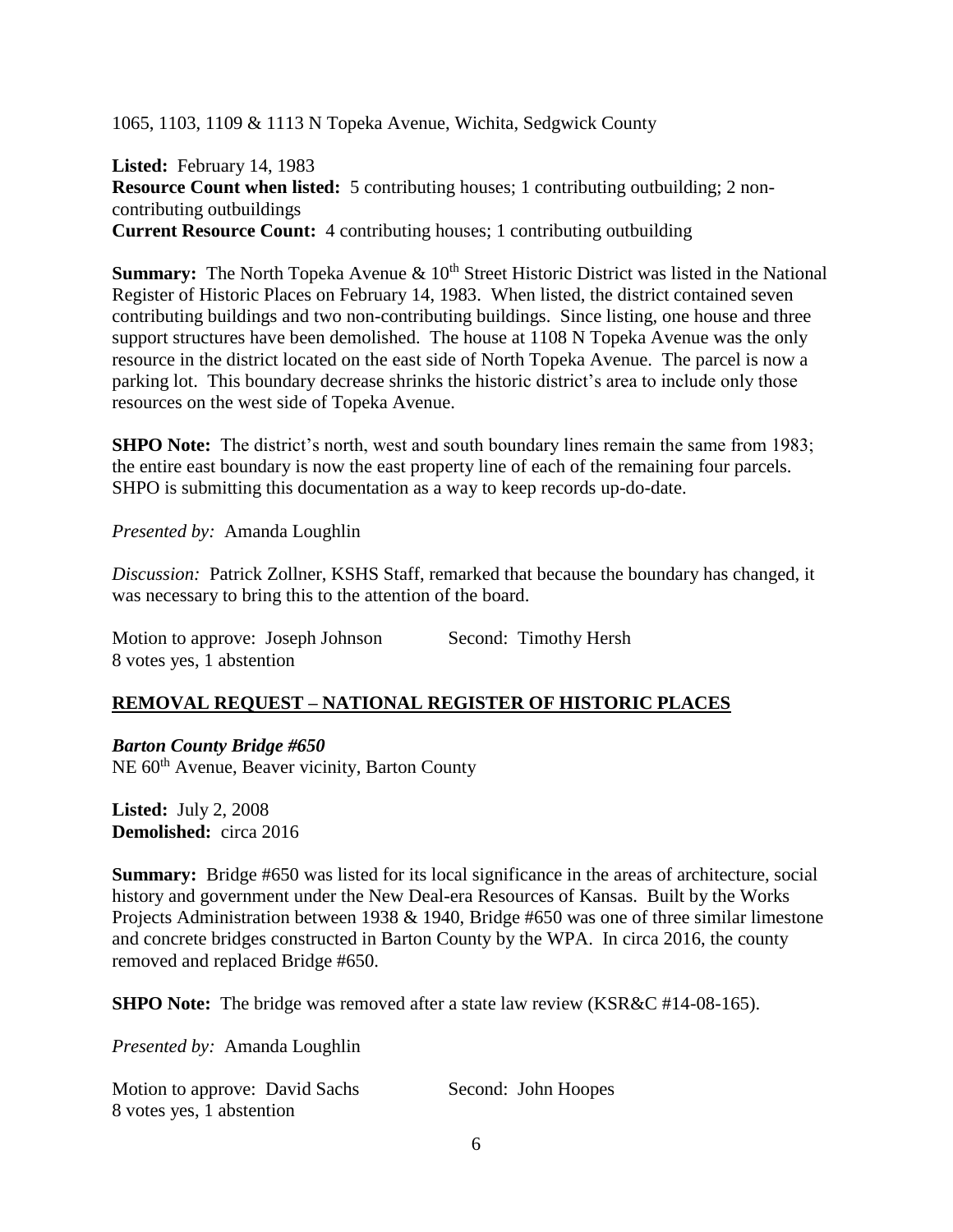#### **Other Business:**

There was no further business to discuss.

The next meeting of the Historic Sites Board of Review will be May 5, 2018 at 9:00 A.M. at the Kansas Museum of History in the Museum Classrooms. The meeting adjourned at 11:25 A.M.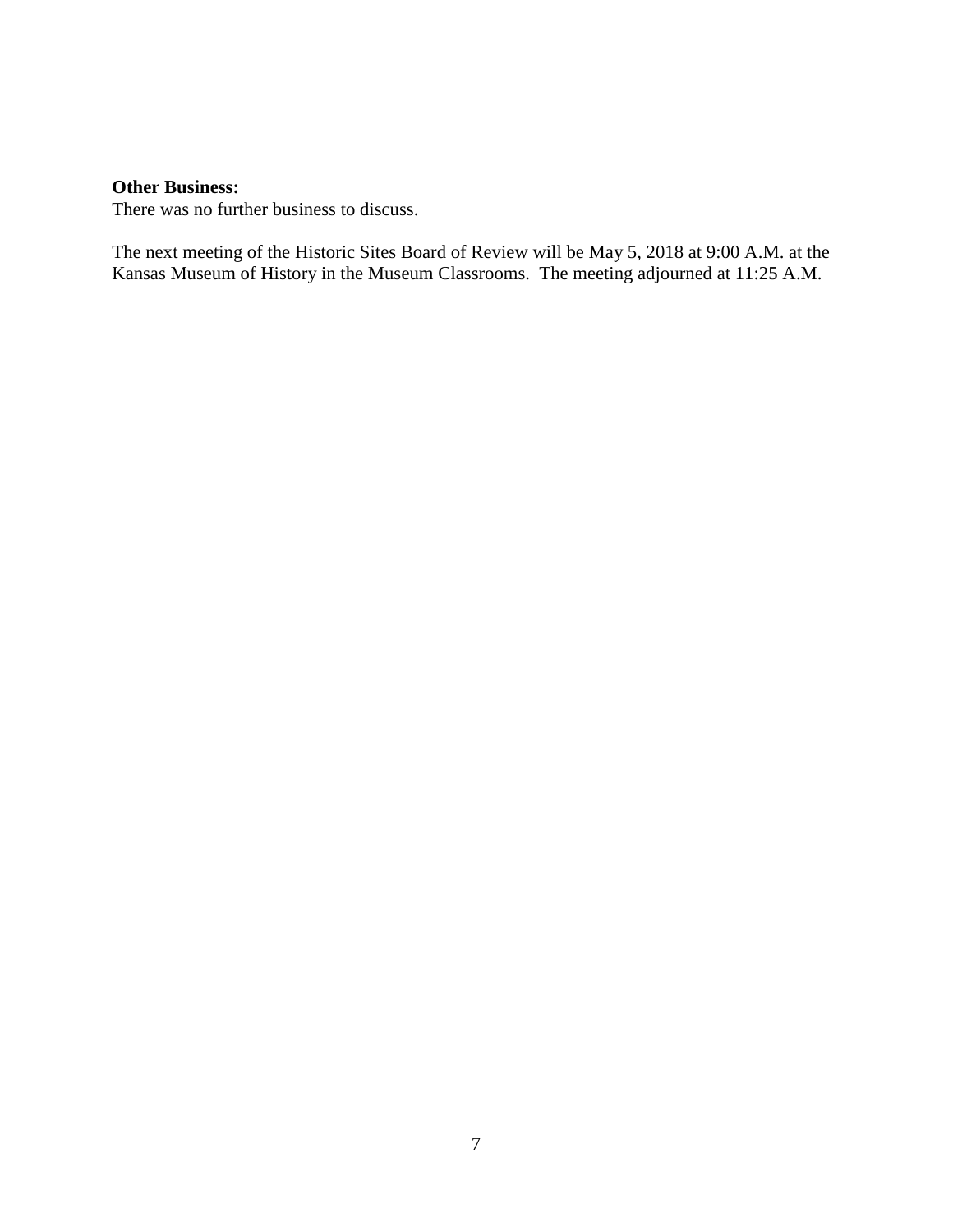# ATTACHMENT 1

#### **Report of the 2018 Heritage Trust Fund Grant Review Committee**

On February 9, 2018, after a public hearing, the Heritage Trust Fund Grant Review Committee met to discuss its final selection of the 2018 Heritage Trust Fund grant applications and to prepare a list of recommendations to this board. The members of the committee are Kathryn Herzog, Gregory Schneider and Toni Stewart. The committee reviewed 53 applications requesting a total of \$3,586,036 in grant funds.

The committee evaluated the applicants, employing the criteria stated in the legislation that created the grant program in 1990. The criteria include the property's level of historic significance, condition of the property, urgency of the work proposed, level of endangerment, administrative ability of the applicant, potential benefit to the community and state, community support for the project, and the property owner's financial need.

| County    | <b>Property</b>                         | Award       |
|-----------|-----------------------------------------|-------------|
| Atchison  | Dawson Property/WR Stebbins House       | \$90,000    |
| Cowley    | <b>Cowley County Natl Bank Building</b> | \$43,276    |
| Doniphan  | Kelley General Store & Opera House      | \$45,600    |
| Ellsworth | Ira E Lloyd Stock Farm                  | \$<br>7,190 |
| Franklin  | Lyman Reid House                        | \$33,100    |
| Hamilton  | Potter's Opera House                    | \$43,878    |
| Kingman   | <b>Kingman County Courthouse</b>        | \$90,000    |
| Lincoln   | Cross & Morgan General Store            | \$15,417    |
| Lincoln   | Marshall-Yohe House                     | \$19,661    |
| Lyon      | <b>Richard Howe House</b>               | \$19,896    |
| Marion    | <b>Marion County Poor Farm</b>          | \$59,520    |
| Marion    | William & Ida Schaeffler House          | \$34,923    |
| Marshall  | <b>Charles JD Koester House</b>         | \$29,760    |
| Meade     | John & Eva Dalton Whipple House         | \$50,787    |
| Morris    | <b>Morris County State Bank</b>         | \$62,400    |
| Neosho    | Oak Grove School District #20           | \$56,400    |
| Shawnee   | <b>Constitution Hall</b>                | \$35,120    |
| Sherman   | United Telephone Building               | \$66,260    |
| Woodson   | <b>Waymire Block</b>                    | \$21,118    |
| Wyandotte | St John the Divine Catholic Church      | \$29,280    |

Following is the list of properties recommended for funding in the 2018 round of Heritage Trust Fund grants. They are listed alphabetically by county.